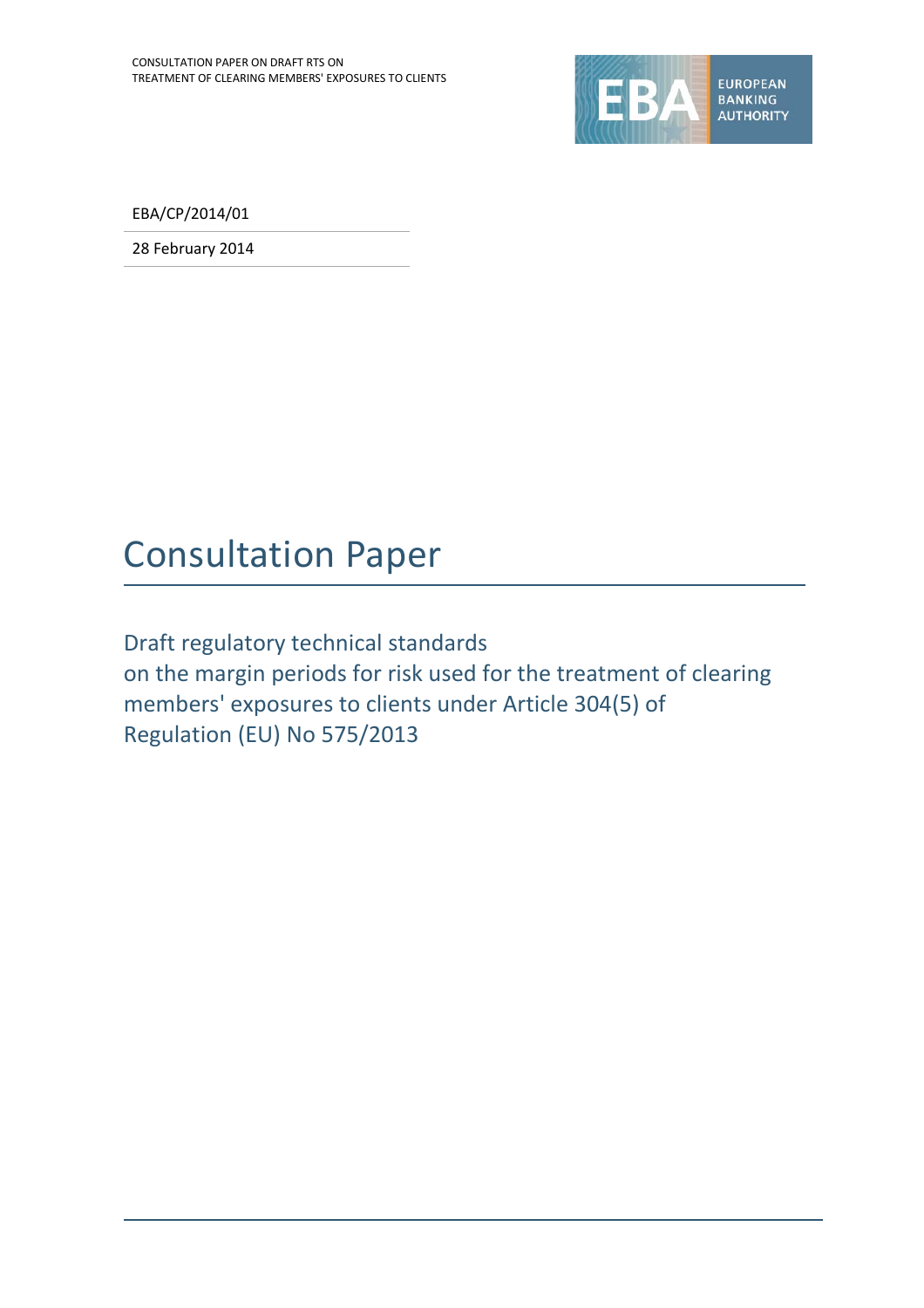

## **Contents**

|     | 1. Responding to this consultation                                                                                                                                                            | 3  |
|-----|-----------------------------------------------------------------------------------------------------------------------------------------------------------------------------------------------|----|
|     |                                                                                                                                                                                               |    |
|     | 2. Executive summary                                                                                                                                                                          | 4  |
|     | 3. Background and rationale                                                                                                                                                                   | 5. |
|     | 4. Draft regulatory technical standards on the margin periods of risk used for the treatment of<br>clearing members' exposures to clients under Article 304(5) of Regulation (EU) No 575/2013 | 8  |
|     | 5. Accompanying documents                                                                                                                                                                     | 13 |
| 5.1 | Draft cost-benefit analysis / impact assessment                                                                                                                                               | 13 |
| 5.2 | Overview of questions for consultation                                                                                                                                                        | 17 |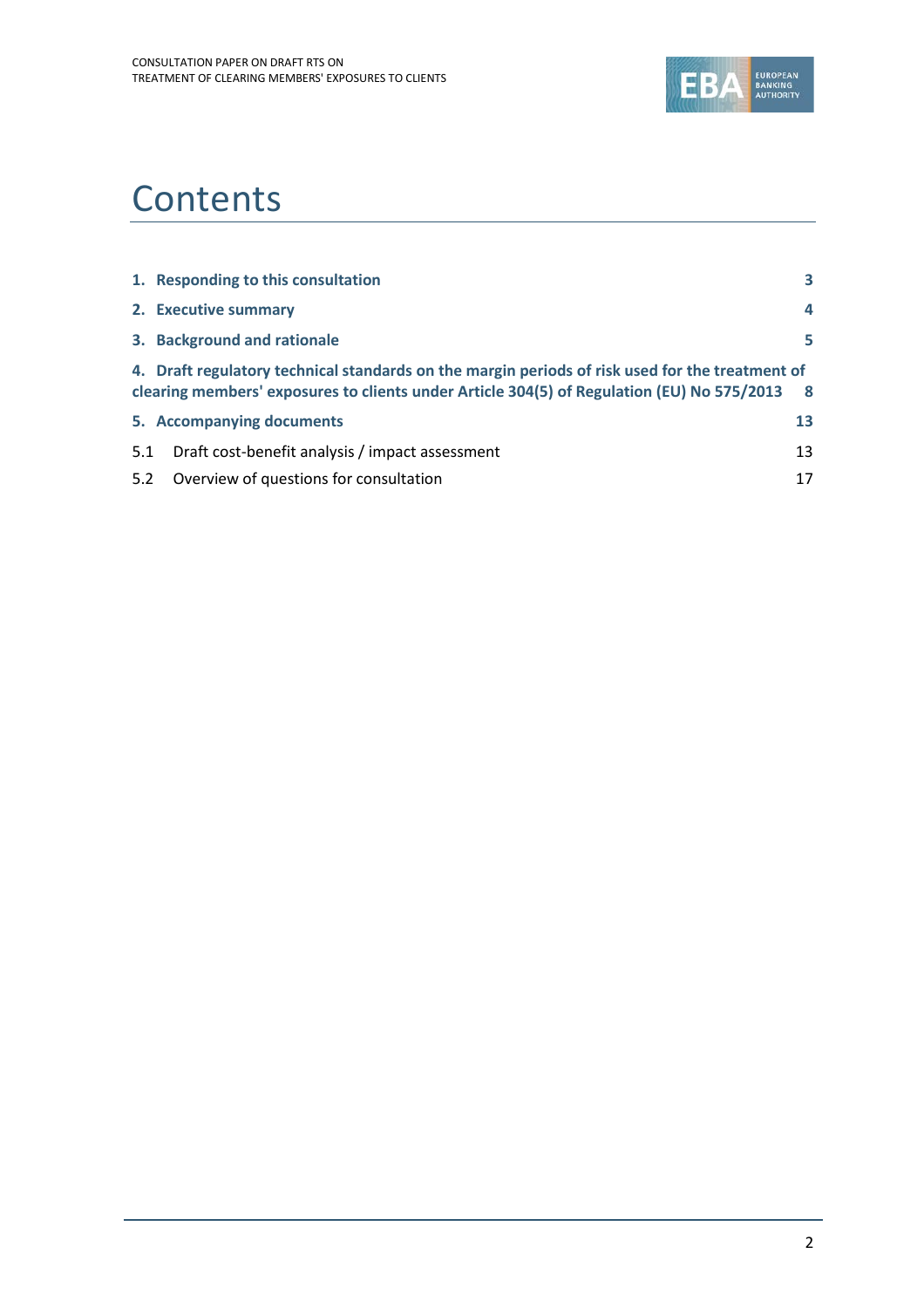

# 1. Responding to this consultation

The EBA invites comments on all proposals put forward in this paper and in particular on the specific questions summarised in Section 5.2.

Comments are most helpful if they:

- **Fallengia Exercise 1** respond to the question stated;
- **Example 3** indicate the specific point to which a comment relates;
- contain a clear rationale;
- provide evidence to support the views expressed/ rationale proposed; and
- describe any alternative regulatory choices the EBA should consider.

#### **Submission of responses**

To submit your comments, click on the 'send your comments' button on the consultation page by Friday, 9 May 2014. Please note that comments submitted after this deadline, or submitted via other means may not be processed.

#### **Publication of responses**

Please clearly indicate in the consultation form if you wish your comments to be disclosed or to be treated as confidential. A confidential response may be requested from us in accordance with the EBA's rules on public access to documents. We may consult you if we receive such a request. Any decision we make not to disclose the response is reviewable by the EBA's Board of Appeal and the European Ombudsman.

### **Data protection**

The protection of individuals with regard to the processing of personal data by the EBA is based on Regulation (EC) No 45/2001 of the European Parliament and of the Council of 18 December 2000 as implemented by the EBA in its implementing rules adopted by its Management Board. Further information on data protection can be found under the [Legal notice](http://eba.europa.eu/legal-notice)  [section](http://eba.europa.eu/legal-notice) of the EBA website.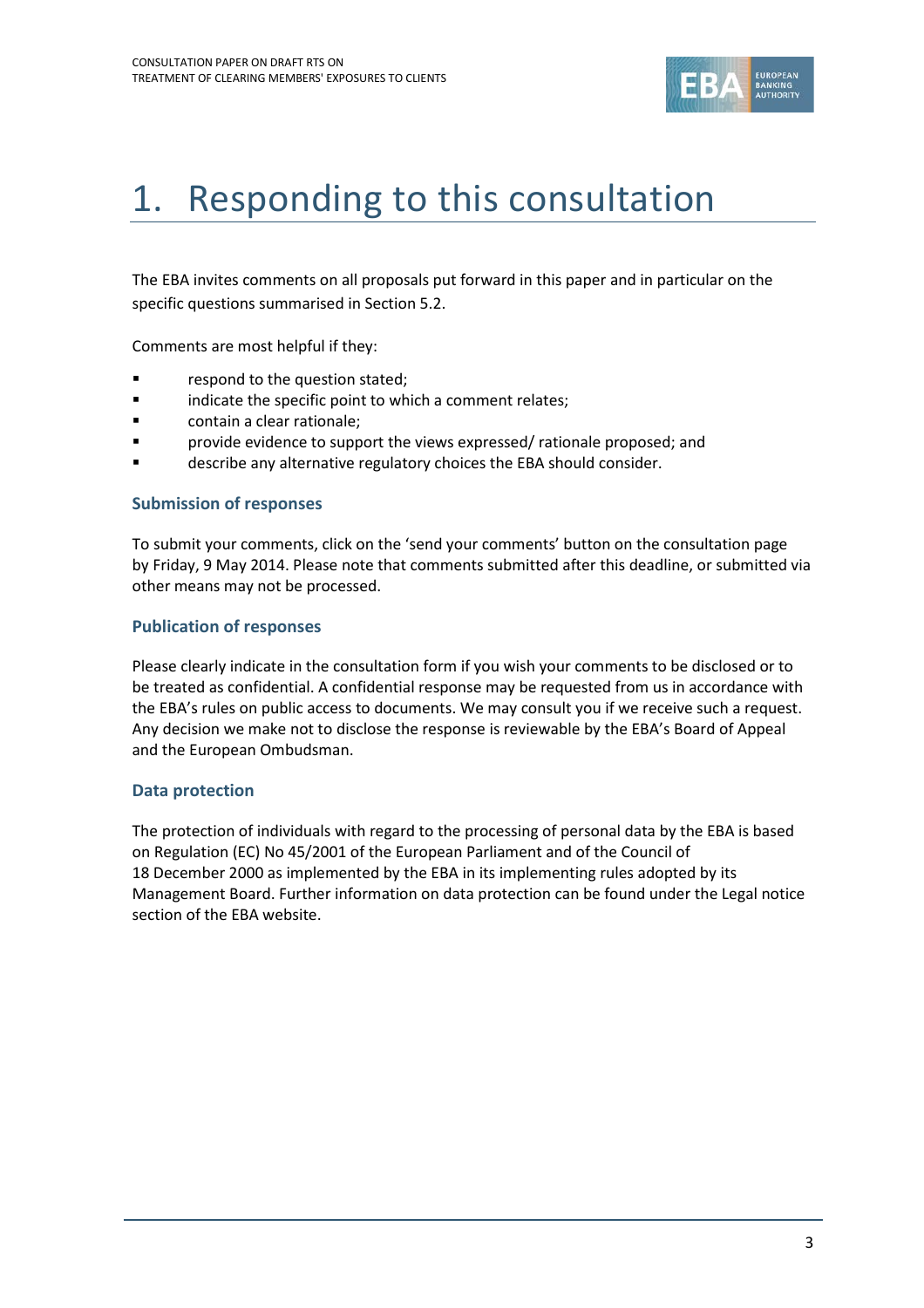

# 2. Executive summary

In accordance with Article 304(5) of Regulation (EU) No 575/2013 (CRR), EBA has the mandate to draft regulatory technical standards (RTS) specifying the minimum margin periods of risk (MPOR) that institutions acting as clearing members may use as input for the calculation of their capital requirements for exposures to clients.

MPOR are used both for institutions authorised to use the internal model method (IMM) and for those using the non-internal methods (i.e. mark-to-market, standardised method or original exposure method). In the first case, the MPOR will be an input for the internal model, whereas in the other cases, the MPOR determine a multiplier of the exposure value that is less than one. These draft RTS specify different the MPOR for different classes of derivatives to be used in both the internal as well as the standardised approaches, hence covering the full spectrum of derivative types for all counterparty credit risk models.

In September 2013, the EBA circulated a survey and arranged a round table with central counterparties (CCPs) and clearing members to gather the industry stakeholders' preliminary views on this topic. The broad recommendation was to keep the framework as simple as possible, albeit risk sensitive. The estimates provided by the CCPs for the liquidation periods used for initial margin calculations were identified as the best proxies currently available for the MPOR.

Nevertheless, a CCP's estimates of the liquidation periods for initial margin calculations should not be confused with the MPOR for the purpose of building up capital against counterparty credit risk. A CCP's initial margins are supplemented by additional resources (default fund, committed contributions), whereas for a clearing member the capital represents the ultimate financial resource available to absorb losses.

CCP estimates, however, do take into account the liquidity of a class of financial instrument, the concentration of positions in that class, the specific features of the markets used to close out or hedge the positions, and several other factors, suggesting that they are reasonable proxies. Furthermore, CCP estimates of the liquidation periods are subject to supervisory approval and the methodologies are harmonised under European Market Infrastructure Regulation (EMIR).

There are, however, major differences between the risks faced by a CCP and those faced by a clearing member. A CCP will typically have arrangements with members to participate in the hedging or liquidation of a portfolio, contractually generating liquidity, which a clearing member will not. On the other hand, a portfolio inherited by a CCP from a defaulting clearing member is likely to be larger and more complex than a portfolio inherited by a clearing member from a client.

Consequently, on balance, there is a reasonable case for the RTS to set MPOR equal to the liquidation periods of a CCP. Such estimates are subject to a minimum length of five working days, as this requirement stems from Article 304(3) of the CRR. This approach appears to strike a reasonable balance between the risk sensitivity of the MPOR and the simplicity of the approach.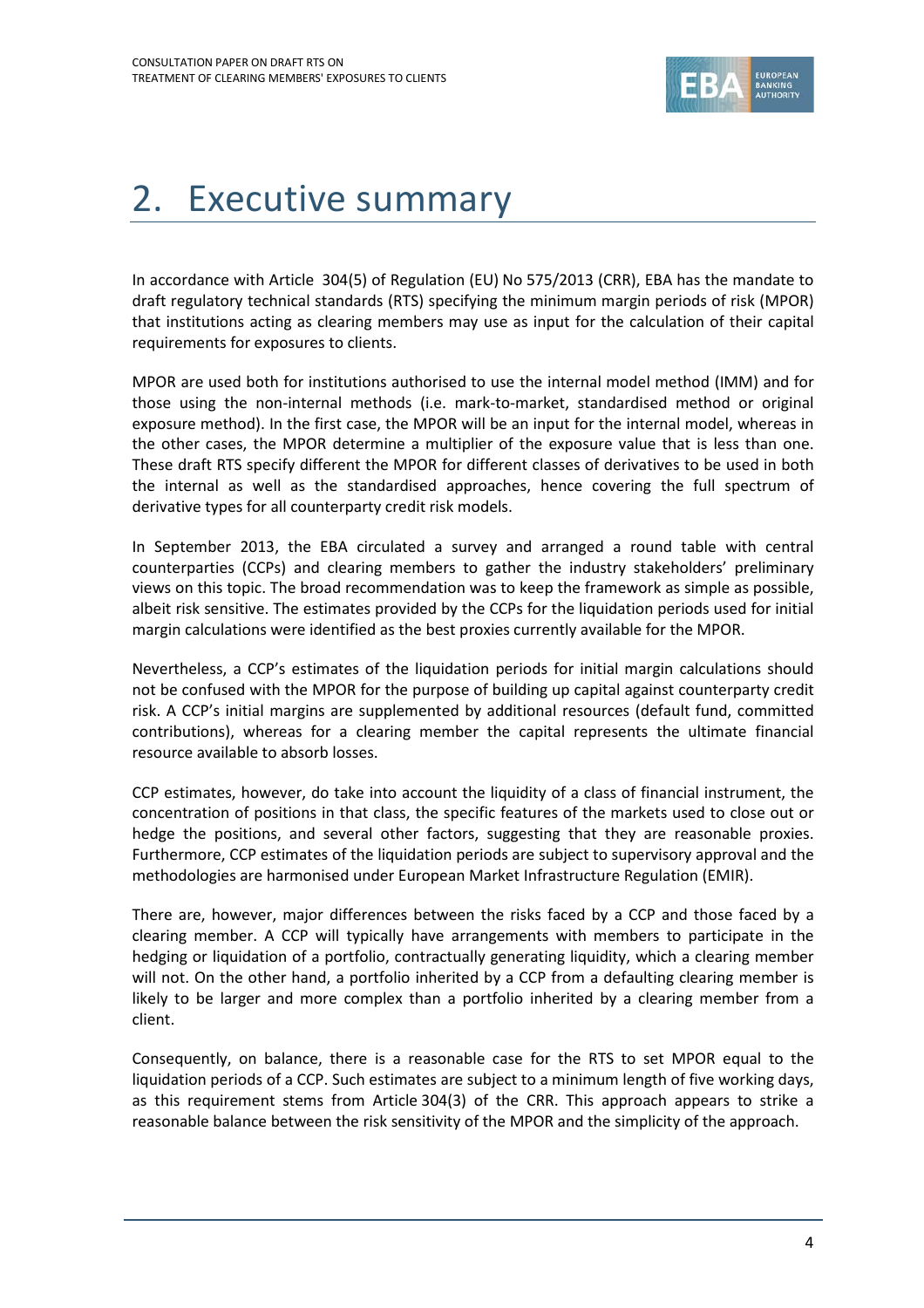

# 3. Background and rationale

Capital requirements for bank exposures to CCPs were introduced in the Basel Accord via an amendment to the chapter on Counterparty Credit Risk.<sup>[1](#page-4-0)</sup> This amendment requires institutions acting as clearing members (CMs) to hold capital for exposures to both CCPs and bilateral exposures with respect to clients. The European Union implementation of these rules in Articles 301 ff. of the CRR<sup>[2](#page-4-1)</sup> requires a clearing member to set aside capital against both exposures. These RTS focus on setting aside capital against one of these sets of exposures (the exposures of the CMs to their clients); setting aside capital against exposures to CCPs is beyond the scope of these RTS.

MPOR is defined as the time period from the most recent exchange of collateral covering a netting set of transactions with a potentially defaulting counterparty until the transactions are closed out and the resulting market risk is re-hedged.<sup>[3](#page-4-2)</sup> Generally, MPOR under the IMM for counterparty credit risk are estimated by institutions depending on the liquidity of the trades and the collateral in the netting sets, and the floor is that under Article 285(2) of the CRR of 10 days for netting sets that include derivatives and long settlement transactions. A higher floor of 20 days is set by Article 285(3) of the CRR for all netting sets including more than 5 000 trades or containing an OTC derivative that cannot be easily replaced or that involve illiquid collateral. The minimum MPOR is also increased in case of re-margining with a periodicity that is less frequent than daily (Article 285(5) of the CRR) or if the institution has been involved in more than two margin call disputes on a particular netting set over the last two quarters (Article 285(4) of the CRR).

However, institutions acting as clearing members with an approved IMM can determine the capital requirement of the exposure to their clients by applying MPOR shorter than ten days. Article 304(5) of the CRR mandates the EBA to draft a set of RTS specifying the MPOR that institutions may use under the IMM when calculating regulatory capital requirements. For clearing members using the Mark-to-Market Method, Original Exposure Method or the Standardised Method, a reduction in the own funds requirement is obtained by multiplying the exposure value by a scalar less than one.<sup>[4](#page-4-3)</sup> It should be noted that Article 304(3) of the CRR establishes a minimum length for the MPOR of five days for all different classes of derivatives.

In a similar, although non-identical scenario, CCPs are required to estimate the time horizon for the liquidation of a portfolio of a defaulting clearing member. Under Regulation (EU) No 648/2012  $(EMIR)^5$  $(EMIR)^5$ , CCPs are required to estimate the liquidation period based on: the liquidity of a class of financial instruments; the concentration of positions in that class; particularities of the markets used to close-out or hedge the positions; the complexities and level of pricing uncertainties of

 $\overline{a}$ 

<span id="page-4-0"></span><sup>1</sup> [Capital requirements for bank exposures to central counterparties,](http://www.bis.org/publ/bcbs227.htm) July 2012, BCBS Paper No 227.

<span id="page-4-1"></span><sup>2</sup> Regulation (EU) No 575/2013 of the European Parliament and of the Council of 26 June 2013 on prudential requirements for credit institutions and investment firms and amending Regulation (EU) No 648/2012.

<span id="page-4-2"></span> $3$  Article 272(9) of the CRR.

<span id="page-4-3"></span><sup>4</sup> Article 304(1) to (4) of the CRR and paragraph 113 of BCBS Paper No 227.

<span id="page-4-4"></span><sup>5</sup> Regulation (EU) No 648/2012 of 4 July [2012 on OTC derivatives, central counterparties and trade repositories](http://eur-lex.europa.eu/LexUriServ/LexUriServ.do?uri=OJ:L:2012:201:0001:0059:EN:PDF) an[d Commission Delegated Regulation](http://eur-lex.europa.eu/LexUriServ/LexUriServ.do?uri=OJ:L:2013:052:0041:0074:EN:PDF) (EU) No 153/2013 of 19 December 2012.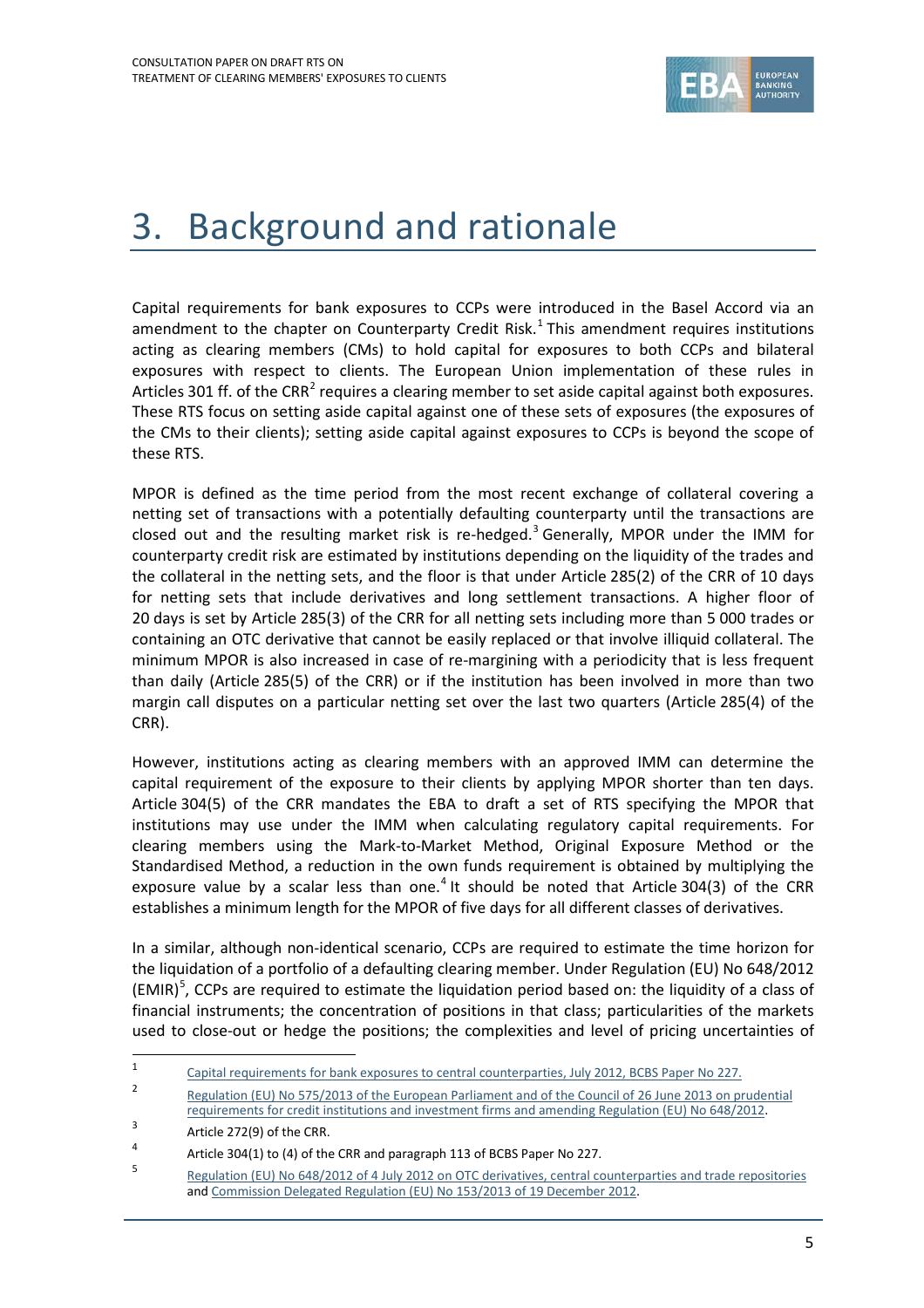

that class; and the risk characteristics including volatility, duration, non-linearity, jump to default, wrong-way risk.

In the course of the preparation of this consultation, the EBA undertook a survey and held a round table discussion with industry stakeholders. The overall reaction can be summarised into two points. Firstly, the effects of this special treatment of the potential use of MPOR lower than the standard ones should be relatively small and should not generate any major market turbulence. Accordingly, the preliminary suggestion of the industry stakeholders was to keep the framework as simple and as consistent as possible with the requirements for CCPs. Secondly, some criticism was voiced, including by the derivative exchanges, that the five-day minimum (set in the CRR in accordance with the Basel Committee rules) would prevent a full alignment with the requirements for CCPs, which was considered more appropriate. This, however, would not be compatible with the requirement in the CRR and remains out of the scope of these RTS.

The authorisation process of a European CCP guarantees a certain level of harmonisation, given that CCP methodologies (including the liquidation periods estimates) need to be validated by the national competent authority (NCA) and are subject to an opinion of the CCP college. Any significant changes to the CCP's models and parameters are subject to independent validation, and to validation by the CCP's NCA and the CCP's college. $6$ 

On the one hand, when a CCP's estimates of this time horizon are longer than five working days, such estimates should be taken into account in setting the clearing member's own fund requirements vis-à-vis its own clients. As a general consideration, there are a number of structural differences between CCPs and clearing members, which means it is not possible to guarantee that CCP estimates of the liquidation period are always conservative for the purpose of these RTS. For example, a CCP clearing OTC derivatives will typically impose contractual requirements to assist in the management of default, and actively participate in auctions, thereby generating liquidity. An individual clearing member must liquidate (or hedge) with any liquidity available in the market, and thus a clearing member may need more time to liquidate or re-hedge the portfolio of a major client than an efficient CCP. Additionally, a CCP has additional resources available beyond the initial margin calculation (default fund, assessment rights, loss-allocation rules), whereas a clearing member will be reliant on its own capital (after any collateral) to absorb such losses. As such, no false equivalence should be assumed between liquidation periods in CCP margin models and MPOR for capital purposes.

On the other hand, the above differences between the two concepts are mitigated by the practical differences between the likely risk exposure, notably the size and composition of the portfolio. A clearing member will typically inherit a smaller and less complex portfolio from a defaulting client than a CCP would inherit from a defaulting clearing member; where this assumption is accurate, use of the CCP estimate for setting the MPOR would, also for the purpose of these RTS, probably lead to a conservative requirement. Furthermore, to the extent that market conditions are equally applicable to CCPs and clearing members, changes to the CCP liquidation period because of changing market conditions is also relevant for the MPOR for clearing members.

Consequently, notwithstanding the different purpose of the liquidation periods for CCPs and of the MPOR for clearing members under these RTS, CCPs' estimates of the liquidation period for

<span id="page-5-0"></span> $6$  In accordance with Articles 41(2) and 49(1) of the EMIR.

 $\overline{a}$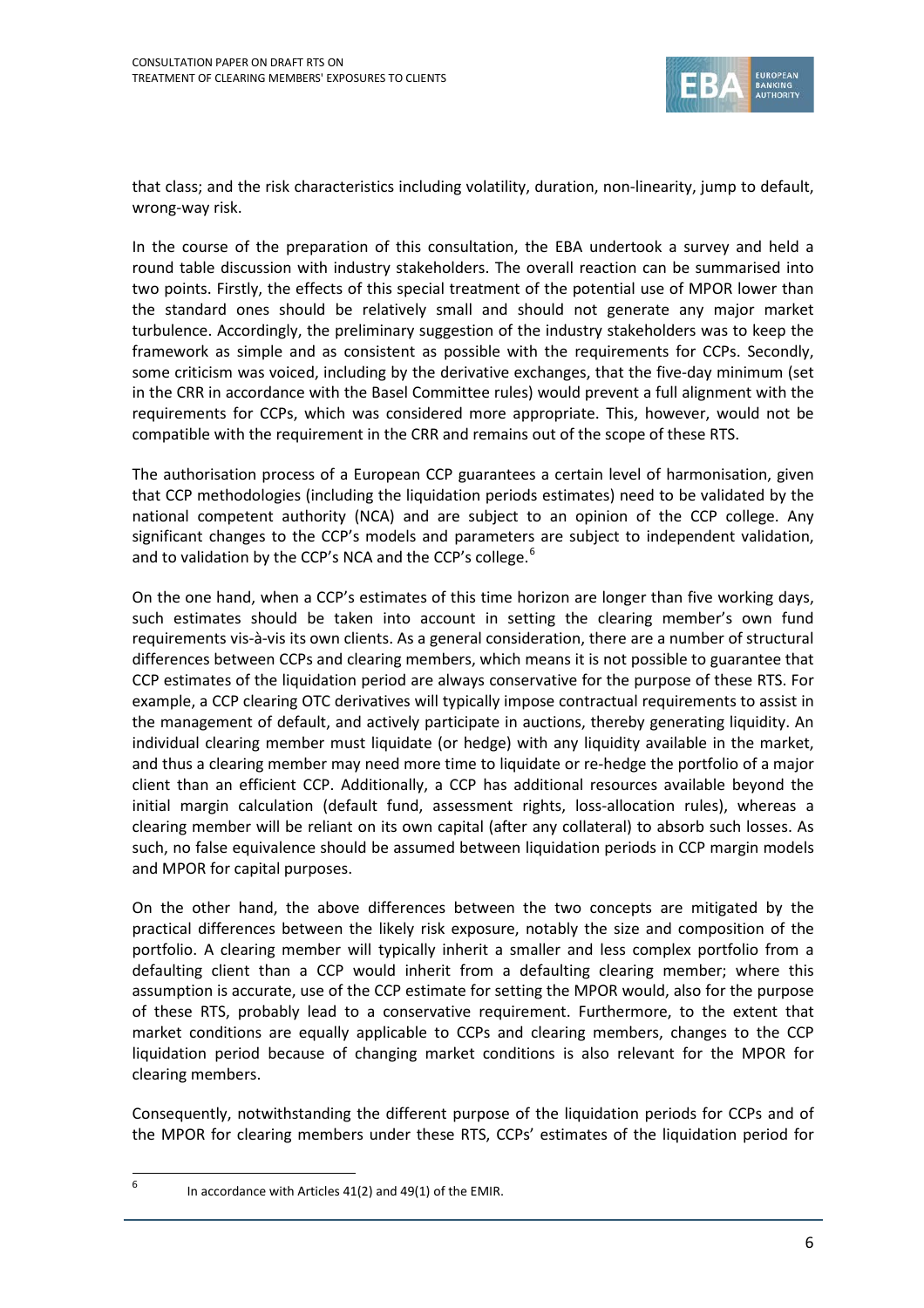

margin purposes can be used as a proxy for the MPOR for CMs' capital requirements vis-à-vis their clients. Although that should not create a false equivalence between the two concepts, it has the clear advantage that MPOR change when market conditions change. For example, new products could show an increasing level of liquidity from the moment they are introduced in the market. CCPs' estimates of the liquidation period should capture such trend so that the MPOR used by the institutions as input for counterparty credit risk is reduced proportionally. Since CCPs are required to disclose<sup>[7](#page-6-0)</sup> to the public information regarding the models used in margin calculations, estimates of the liquidation periods will be available to the clearing members and their supervisors.

The above considerations result in draft RTS that set the MPOR at a level that is equal to whatever is the longer period, the regulatory minimum of five days and the liquidation period disclosed by the CCPs.

<span id="page-6-0"></span> $\overline{a}$ 

<sup>7</sup> Article  $10(b)(vi)$  of Commission Delegated Regulation 153/2013.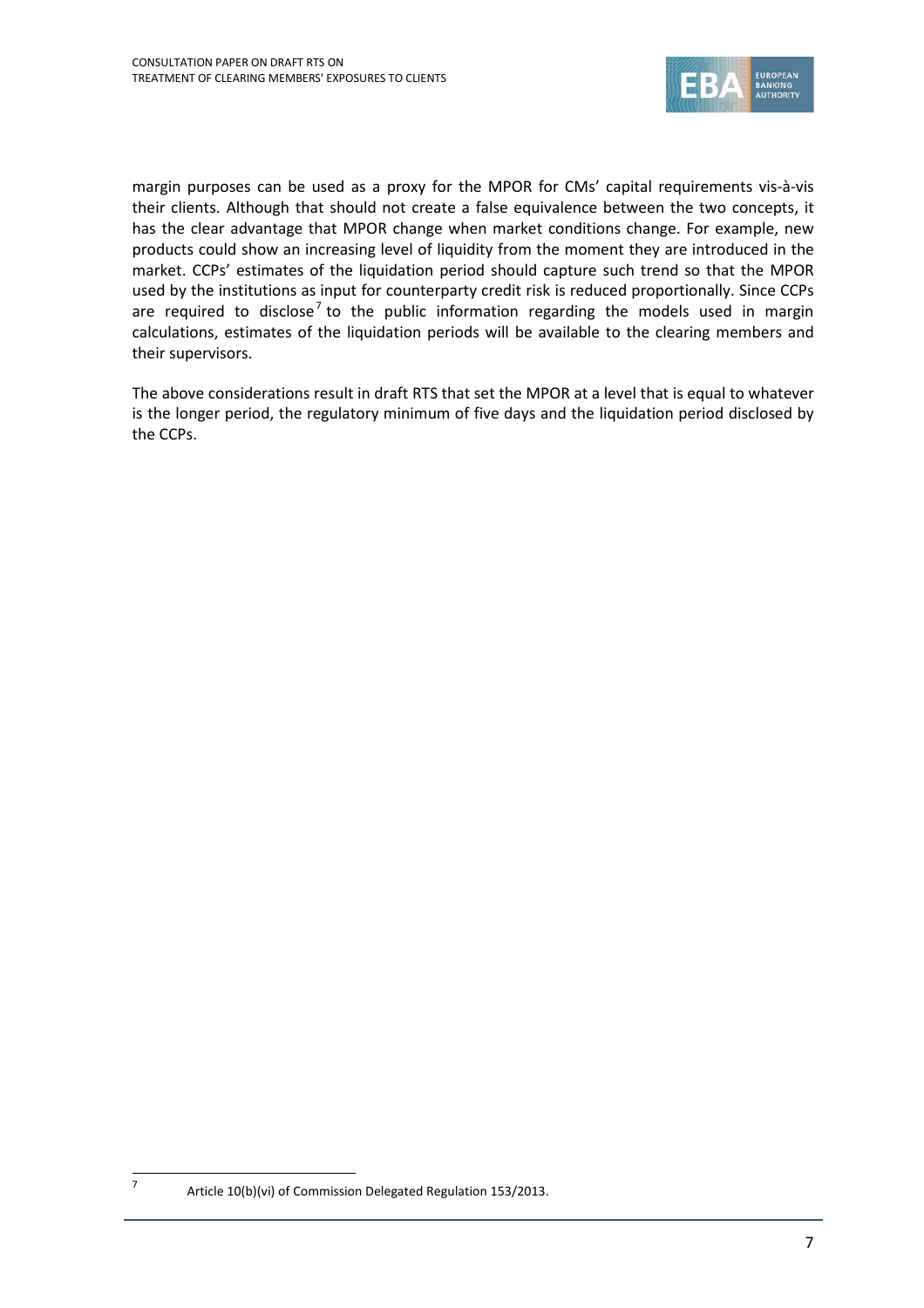

4. Draft regulatory technical standards on the margin periods of risk used for the treatment of clearing members' exposures to clients under Article 304(5) of Regulation (EU) No 575/2013

In between the text of the draft RTS that follows, further explanations on specific aspects of the proposed text are occasionally provided, which either offer examples or provide the rationale behind a provision, or set out specific questions for the consultation process. Where this is the case, this explanatory text appears in a framed text box.

**Contents**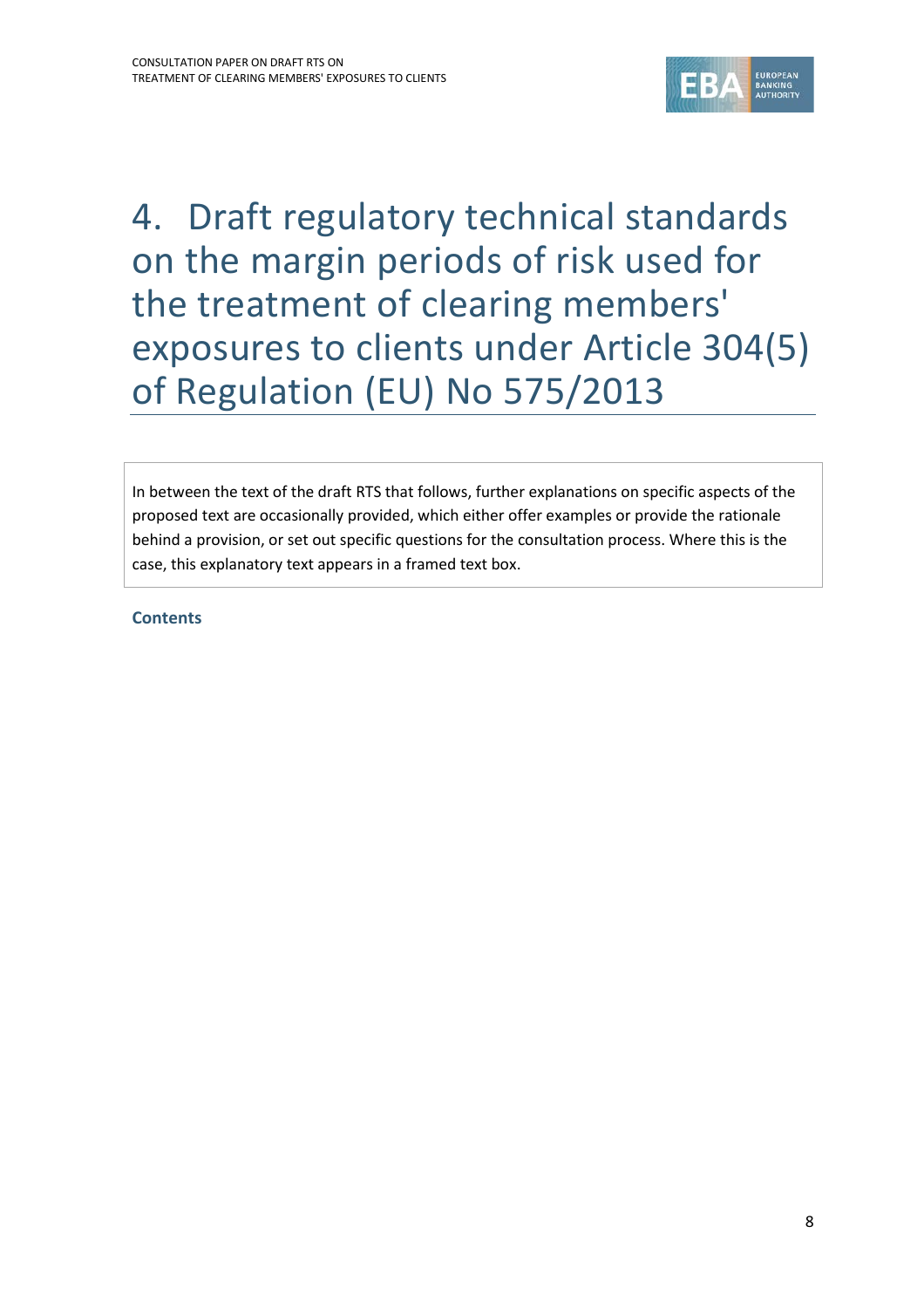



EUROPEAN COMMISSION

Brussels, XXX […](2012) XXX draft

## **COMMISSION DELEGATED REGULATION (EU) No …/..**

### **of XXX**

**[…]**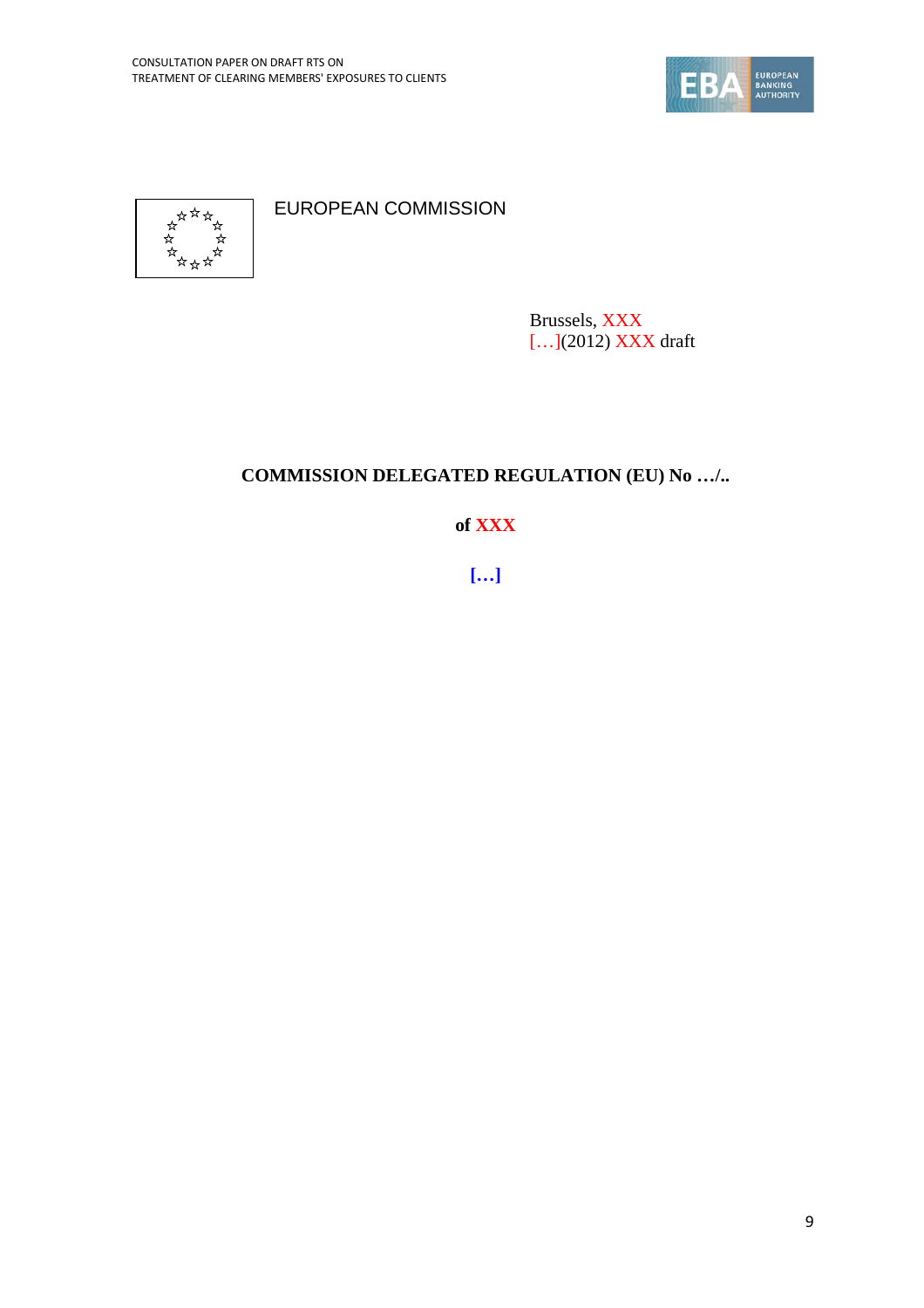

### **COMMISSION DELEGATED REGULATION (EU) No …/..**

### **of XXX**

### **supplementing Regulation (EU) No 575/2013 of the European Parliament and of the Council with regard to regulatory technical standards for the specification of margin periods of risk for the treatment of clearing members' exposures to clients**

### THE EUROPEAN COMMISSION,

Having regard to the Treaty on the Functioning of the European Union,

Having regard to Regulation (EU) No 575/2013 of 26 June 2013 of the European Parliament and of the Council on prudential requirements for credit institutions and investment firms<sup>[8](#page-9-0)</sup>, and in particular fourth subparagraph of Article 304(5) thereof,

Whereas:

- (1) The framework for the calculation of Margin Periods of Risk ('MPORs') for the computation of capital requirements of clearing members vis-à-vis their counterparties needs to be appropriate both for institutions using the Internal Model Method ('IMM') as well as for those that use the standardised methods. It also needs to reflect changes in the market conditions in order to constitute a prudentially sound approach, while representing minimum burden on these institutions.
- (2) The construction and use of the liquidation periods by the CCPs, while different in nature from the MPORs to be used by clearing members for the purpose of calculating their capital requirements regarding exposures to their counterparties, presents similarities to them given that the estimation of both should take into account close-out periods of contracts and transactions. Given that the use of such periods works for both IMM and non-IMM institutions, it reflects changes in the market conditions, it takes into account of close-out periods of contracts and transactions and it covers all types of products and transactions listed in Article 301(1) of Regulation (EU) No 575/2013, the CCPs' estimates of the liquidation periods should be used as a proxy for the MPORs for the computation of capital requirements of clearing members vis-à-vis their counterparties.
- (3) In order to guarantee that such estimates are subject to supervisory approval, only the liquidation periods estimated by qualifying central counterparties ('QCCPs') as defined in point 88 of Article 4 of Regulation (EU) No 575/2013 should be allowed to be used

<span id="page-9-0"></span><sup>8</sup> OJ L 176, 27.6.2013, p. 1.  $\overline{a}$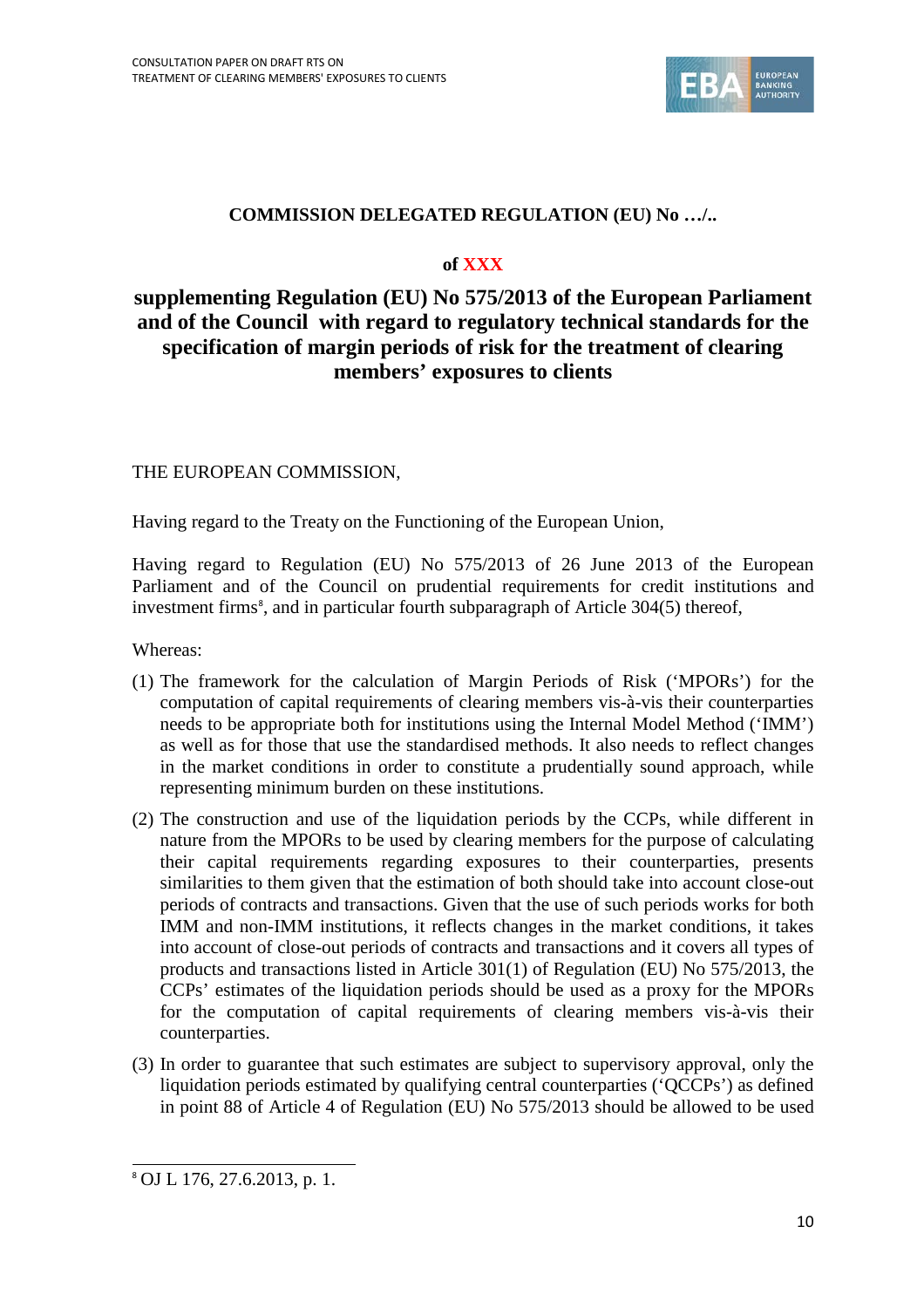

as proxies for the MPORs for the computation of capital requirements of clearing members vis-à-vis their counterparties.

- (4) This Regulation is based on the draft regulatory technical standards submitted by the European Banking Authority to the Commission.
- (5) The European Banking Authority has conducted open public consultations on the draft regulatory technical standards on which this Regulation is based, analysed the potential related costs and benefits and requested the opinion of the Stakeholder Group established in accordance with Article 37 of Regulation (EU) No 1022/2013.

### HAS ADOPTED THIS REGULATION:

### *Article 1*

### *Margin periods of risk*

- 1. The margin periods of risk of a netting set that institutions may use for the purpose of paragraphs 3 and 4 of Article 304 of Regulation (EU) No 575/2013 shall be determined according to paragraphs 2 and 3.
- 2. Where the relevant netting set includes transactions cleared with a qualifying central counterparty as defined in point 88 of Article 4 of Regulation (EU) No 575/2013, the margin periods of risk that institutions may use shall be the longer between (a) or (b) below:
	- (a) five business days;
	- (b) the longest liquidation period of the contracts or transactions included in the netting set, as that liquidation period has been disclosed by the qualifying central counterparty with which those contracts or transactions are cleared.
- 3. Where the relevant netting set includes transactions not cleared with a qualifying central counterparty as defined in point 88 of Article 4 of Regulation (EU) No 575/2013, the margin periods of risk that institutions may use shall be at least ten business days.

**Question 1.** Respondents are invited to comment on the proposed approach.

**Question 2.** Clearing members permitted to use the IMM approach are invited to point out the technical issues that could arise under the suggested approach.

### *Article 2*

This Regulation shall enter into force on the twentieth day following that of its publication in the *Official Journal of the European Union*.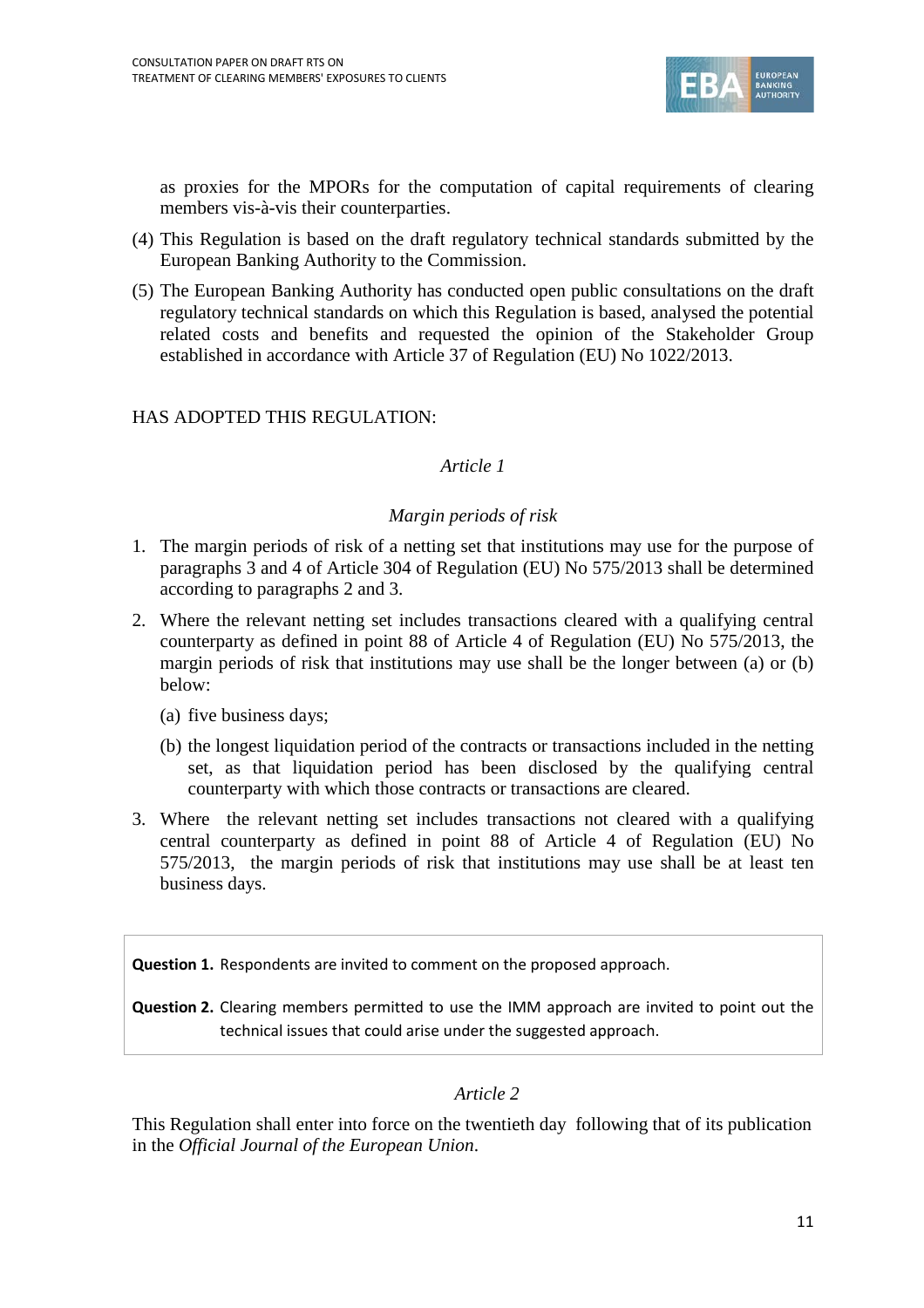

This Regulation shall be binding in its entirety and directly applicable in all Member States.

Done at Brussels,

*For the Commission The President*

*[For the Commission On behalf of the President*

*[Position]*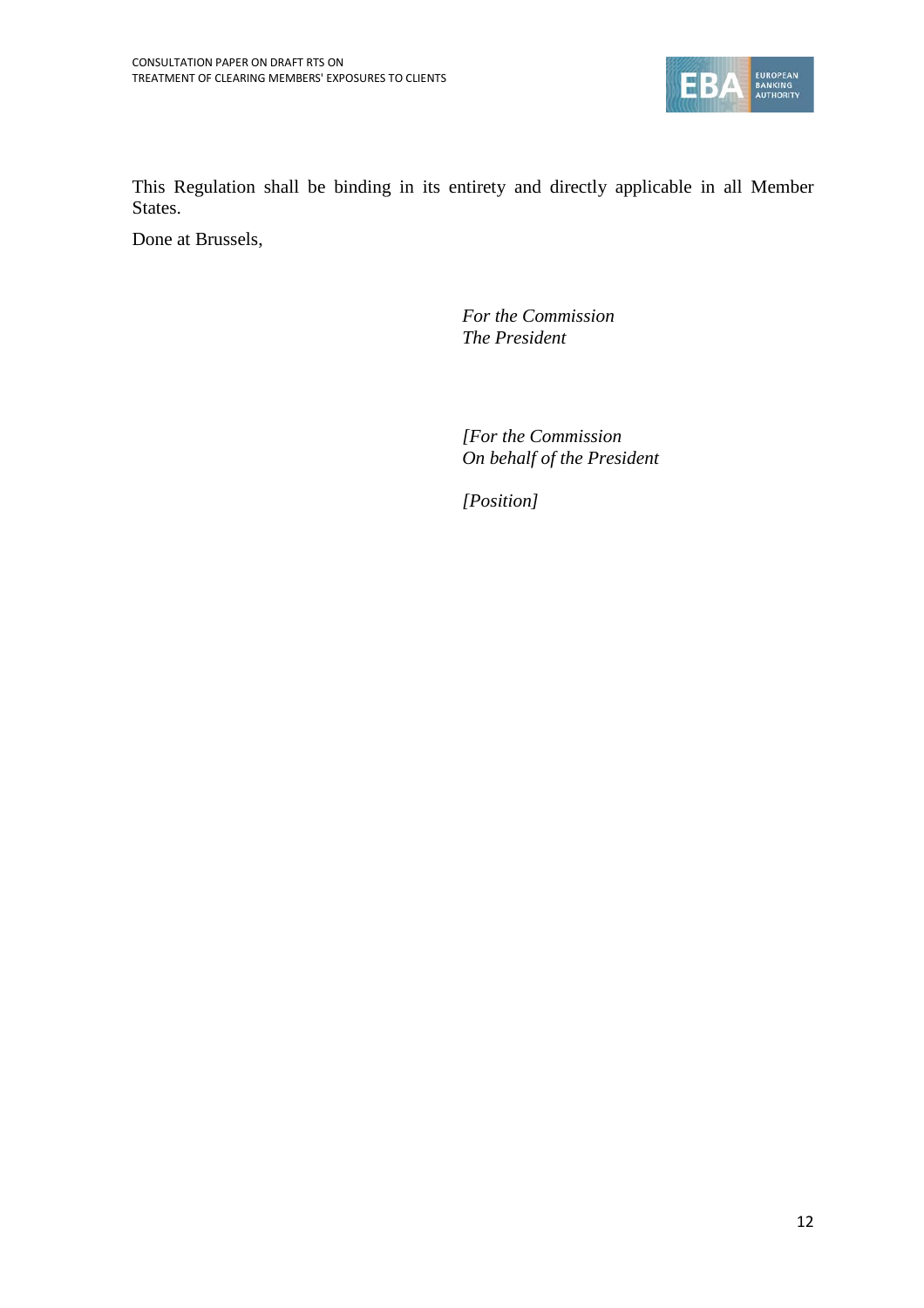

## 5. Accompanying documents

### 5.1 Draft cost-benefit analysis / impact assessment

### 5.1.1 Introduction

- 1. Article 304(5) of the CRR requires the EBA to develop draft regulatory technical standards (RTS) related to the treatment of clearing members' exposures to clients.
- 2. Article 10(1) of the EBA regulation (Regulation (EU) No 1022/2013 of the European Parliament and of the Council) provides that before any draft regulatory technical standards developed by the EBA are submitted to the Commission for adoption, the EBA should analyse 'the potential related costs and benefits'. This analysis is to provide an overview of the findings regarding the problem to be dealt with, the solutions proposed and the potential impact of these options.
- 3. The section below includes a cost-benefit analysis and impact assessment of the provisions included in the RTS described in this Consultation Paper.
- 4. It should be stressed that this methodology does not assume that the liquidation periods of a CCP for setting margins are equivalent to the MPOR for regulatory capital requirements, but it does identify the liquidation periods as the best proxies for this specific application.

### 5.1.2 Procedural issues and consultation process

5. The EBA organised a round table and ran a written survey to gather the preliminary views of industry stakeholders on this topic. There was a substantial agreement that the alignment between the MPOR and the CCP liquidation periods for initial margin calculations is justified by the fact that CCPs already include in their models the liquidity profile of the transactions, their concentration, the composition of the client portfolio, and the ability to unwind those transactions in the market.

### <span id="page-12-0"></span>5.1.3 Problem definition

6. Since, under the CRR, institutions acting as clearing members have to set aside capital against counterparty credit risk with respect to the CCPs and to clients, there is the risk that these requirements will eventually disincentivise central clearing. In order to overcome this, the provisions in Article 304 of the CRR introduce a special treatment for the transactions that are centrally cleared by reducing the regulatory capital requirements.

### 5.1.4 Baseline scenario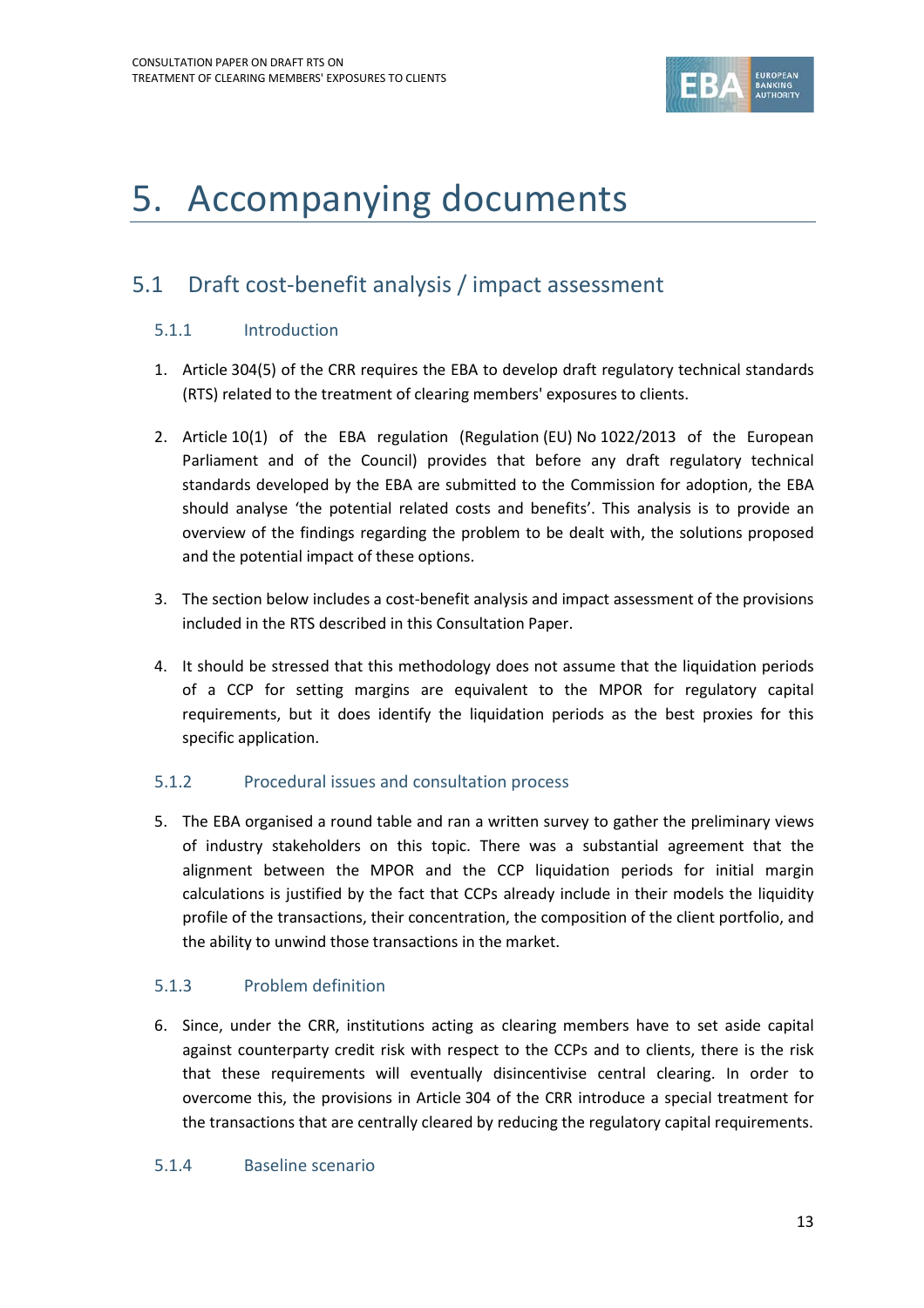

- 7. The baseline scenario can be defined as the set of requirements of the CRR for counterparty credit risk without the reduction in the own funds (capital) requirements under Article 304 of the CRR. Without Article 304, institutions using the IMM would use minimum margin periods defined in the CRR. Institutions using non-IMM methods would not refer to MPOR at all.
- 8. This section investigates the cost and the benefits of the policy decisions taken when developing these RTS if institutions decide to use shorter MPOR in accordance with Article 304 of the CRR.

### 5.1.5 Objectives of the regulatory technical standards

- 9. The objectives of these regulatory technical standards are:
	- a. Capturing risk sensitivity and effectively reflecting it in the margin period as a parameter in the calculation of capital requirements (specific objective).
	- b. Creating a common benchmark for margin periods of risk when calculating own fund requirements for exposure to a client (operational objective).
	- c. Promoting central clearing (specific objective).
	- d. Harmonising the application of the benchmark among the institutions in the EU (general objective).
	- e. Technical standards to set a cost-effective framework such that the regulatory framework will not place an excessive administrative burden on the institutions.

### 5.1.6 Technical options

10. When developing the technical standards, the following alternative approaches were considered:

### **Option 1:** Static list

The first option considered prescribes a static and predefined list. The list could be determined on the basis of current practices, clearing members' opinions or on a one-off quantitative analysis.

### **Option 2:** Clearing members' internal estimates

Clearing members estimate the MPOR internally and the national supervisory authorities approve the internal methodology of the institutions.

### **Option 3:** CCPs' liquidation periods as proxies

The estimates of the liquidation period that CCPs estimate for initial margin purposes are used as proxies for MPOR.

### 5.1.7 Assessment of the options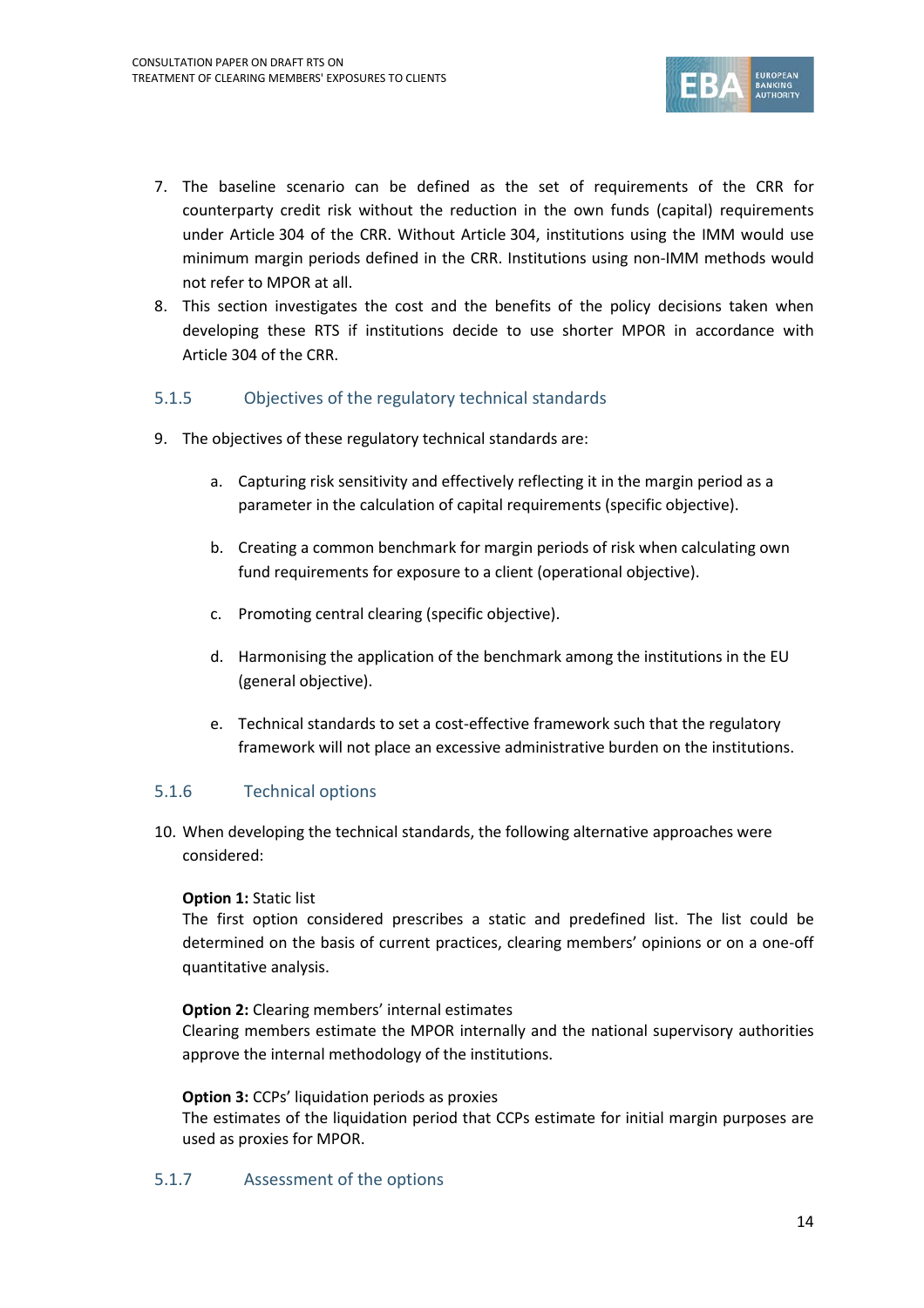

### **Option 1**

- 11. Option 1 may be considered to be closest to the wording of point (a) of the mandate (Article 304(5) of the CRR).
- 12. A static list would not be able to capture changes in market conditions such as the volatility in the market value and the level of liquidity of a product over time. A product that is currently highly liquid may in the future have smaller demand, hence lose its liquidity. A static list cannot capture this dynamic behaviour of the product in terms of its liquidity. Similarly, when new products enter the market they may be unknown to investors. In this case, a static list would penalise the products given their low initial liquidity although the volume of trade may increase in the future.
- 13. Option 1 does not address the problems stated unde[r 5.1.3.](#page-12-0) It does not provide a sensitive benchmark to capture risks adequately over time and to indicate the optimal level of capital.

### **Option 2**

- 14. The second option is a viable solution for institutions that use their own internal methodologies (i.e. IMM).
- 15. This option would be very costly for institutions that rely on other methods because they would have to build their own methodologies and/or change their internal process to estimate the MPOR.
- 16. Option 2 is not viable because it fails to meet the proportionality criteria.

### **Option 3**

- 17. Option 3 suggests that the liquidation period that a CCP calculates for the initial margin can be used as a proxy for the MPOR.
- 18. This option has the following advantages:
	- (a) It is dynamic and captures the volatility in the level of liquidity of the products; therefore, it provides a more sensitive risk analysis to calculate own fund requirements for exposures to clients.
	- (b) The estimates for the liquidation periods are already available for all products and the national supervisory authorities control and approve the methodologies for calculating the liquidation periods (under the EMIR).
	- (c) Therefore, this option will create no additional cost on institutions and on national competent authorities.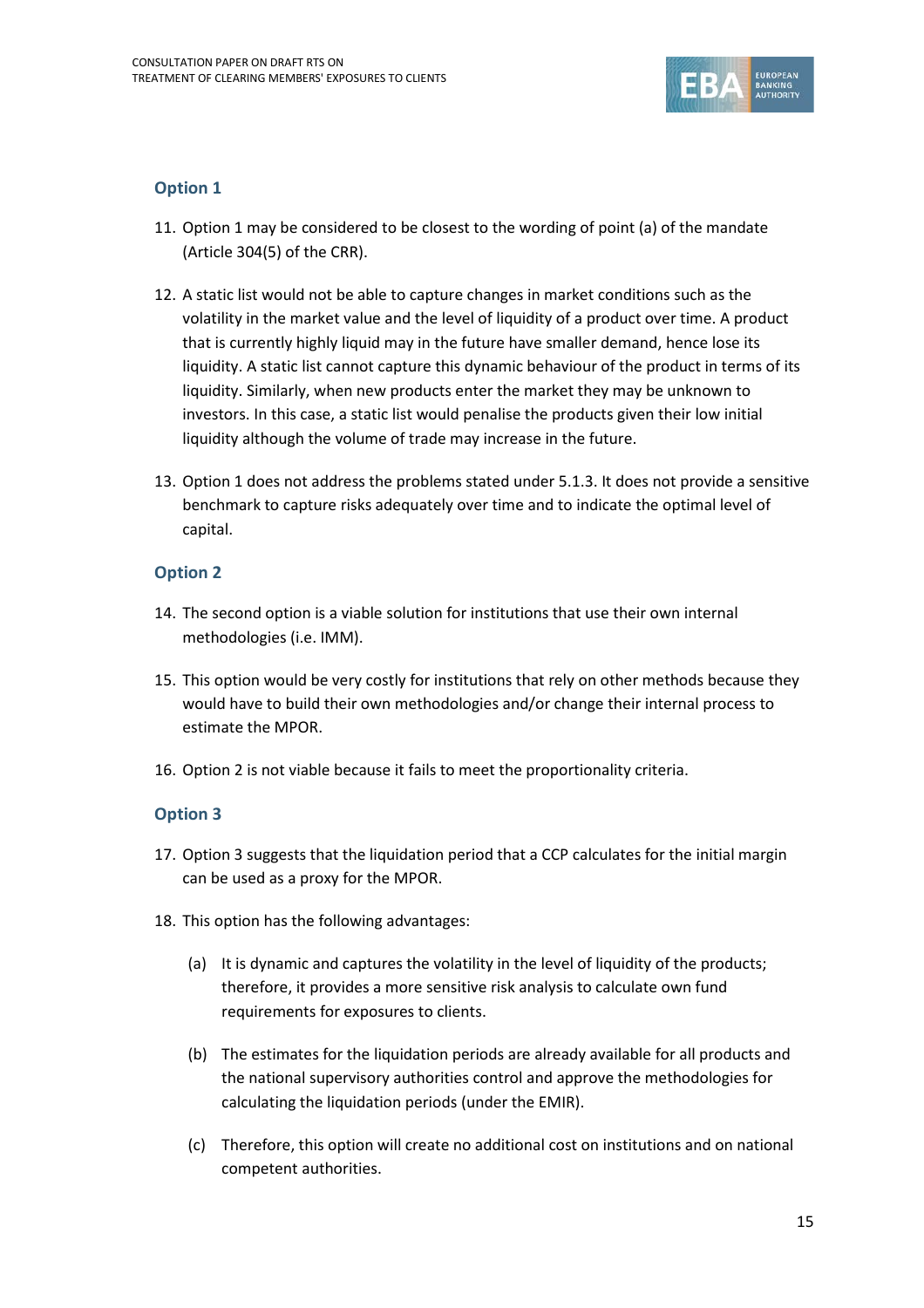

- (d) EMIR guarantees a high level of harmonisation. This approach guarantees that a MPOR is available for all products that are centrally cleared.
- 19. On the other hand, the option has a number of shortcomings:
	- (a) The models for calculating the liquidation periods are designed for the margins set by the CCPs and not to assess the additional capital requirements for counterparty risk. The MPOR, on the other hand, is a parameter that clearing members apply when calculating capital requirements for exposures to clients. Therefore, the estimates can only be proxies and not precise indicators for the latter.
	- (b) Liquidation periods of non-qualifying CCPs cannot be recognised and the special treatment of Article 304 of the CRR is not applicable.
	- (c) It covers all products and does not provide an explicit list of products as referred to in Article 304(5)(a) of the CRR.
- 20. Having considered the advantages and the disadvantages described above, the EBA developed these draft RTS prescribing the methodology referred to in Option 3.

### 5.1.8 Costs and benefits

- 21. Cost to the industry:
	- (a) The cost of the approach prescribed in these draft RTS is expected to be lower for institutions using the IMM and institutions using the other approaches. The cost is mainly due to data collection and processing.
	- (b) Costs should also be limited for CCPs that are already required to produce the estimates of the liquidation periods which will then be used for MPOR. The additional cost for CCPs is due to the communication of the data and information to the clearing members.
- 22. Cost to supervisors:
	- (a) Clearing members' competent authorities will not need to review any additional methodology for the estimation of MPOR as they are not estimated internally. The source of the additional cost for these authorities is monitoring and inspection activities. This additional cost is expected to be low.
	- (b) The methodologies for the liquidation periods are already reviewed during the authorisation process. As a result, the additional monitoring costs to CCPs' competent authorities are expected to be zero.